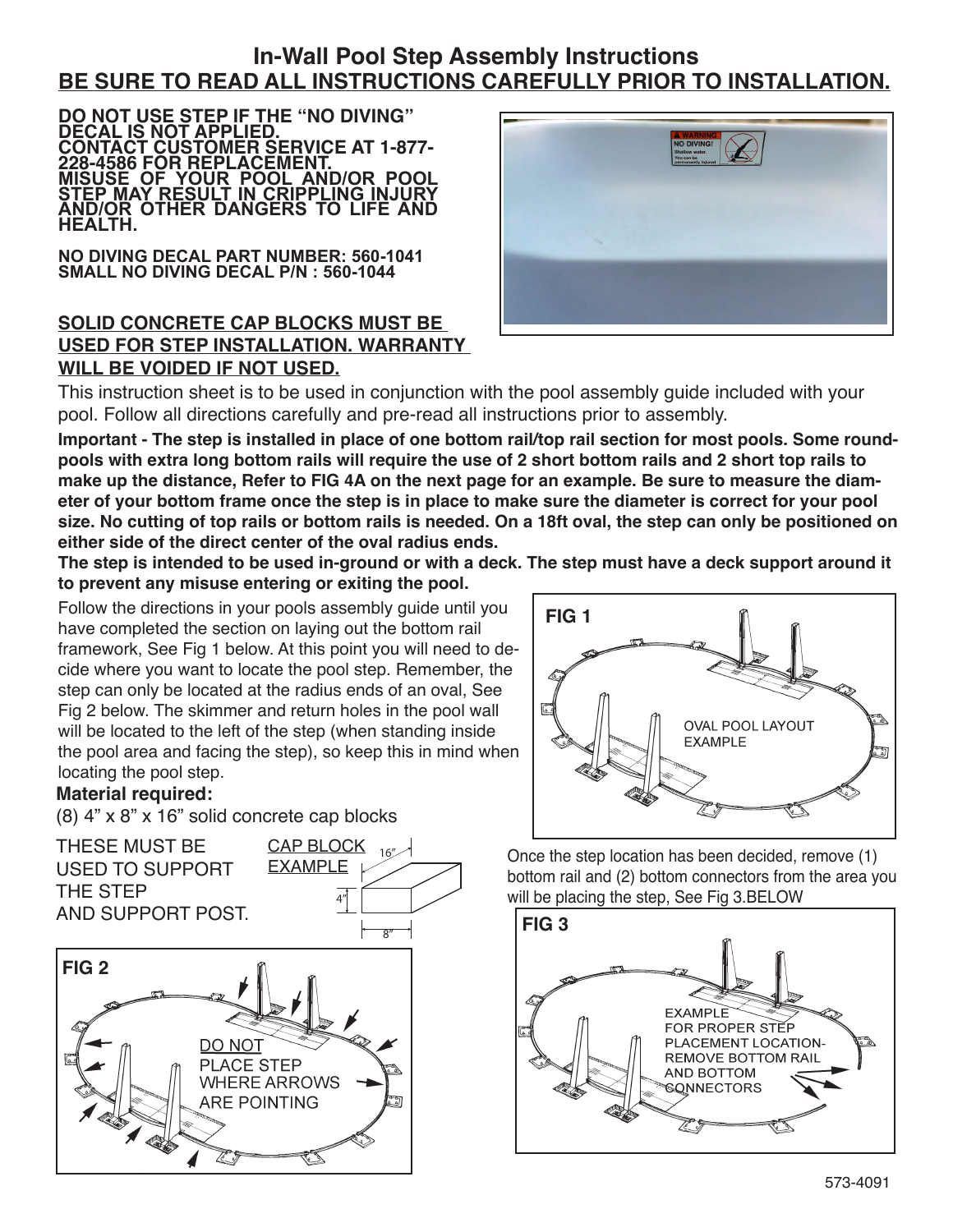# **BE SURE TO READ ALL INSTRUCTIONS CAREFULLY PRIOR TO INSTALLATION.**

With help, position the step assembly in place and insert the bottom rails onto the bottom rail locators on each side of the step.

**Scribe around the area where each support post, step side vertical post and the area where the support brace contacts the ground on the outer edge. This is where you will locate the (8) 4" x 8" x 16" solid concrete cap blocks See FIG 4 for reference.**Disconnect the bottom rails from the step and move the step assembly aside. Excavate the scribed area so the cap blocks will sit level and be level to the surrounding area. The cap blocks are required and must be used to prevent the support post and the support brace from sinking into the ground. **Return the step to the original location and re-attach bottom rails to each side. Make sure the step sits level on top of the patio blocks and adjust if needed.** 



#### **SOLID CONCRETE CAP BLOCKS MUST BE USED FOR STEP INSTALLATION. WARRANTY WILL BE VOIDED IF NOT USED.**



REFER TO THE DIAGRAM ON THE LEFT FOR STEP PLACEMENT AND SHORT BOTTOM RAIL PLACEMENT, IF YOUR POOL CAME WITH (2) SHORT BOTTOM RAILS. THE SHORT BOTTOM RAILS ARE PLACED ON THE BOTTOM RAIL LOCATORS AND BOTTOM CONNECTORS CLOSEST TO THE STEP AS SHOWN. THERE WILL ALSO BE (2) SHORT-ER TOP RAILS THAT WILL BE USED WHERE THE SHORTER BOTTOM RAILS ARE LOCATED.

If your pool step doesn't have the bottom rail locators already assembled, attach the left and right bottom rail locators to the bottom of the step as shown below. The locator is used to hold the bottom rail in place while assembling the pool wall. Insert the bottom rails on each side of the step onto the bottom rail locator prior to installing the pool wall.

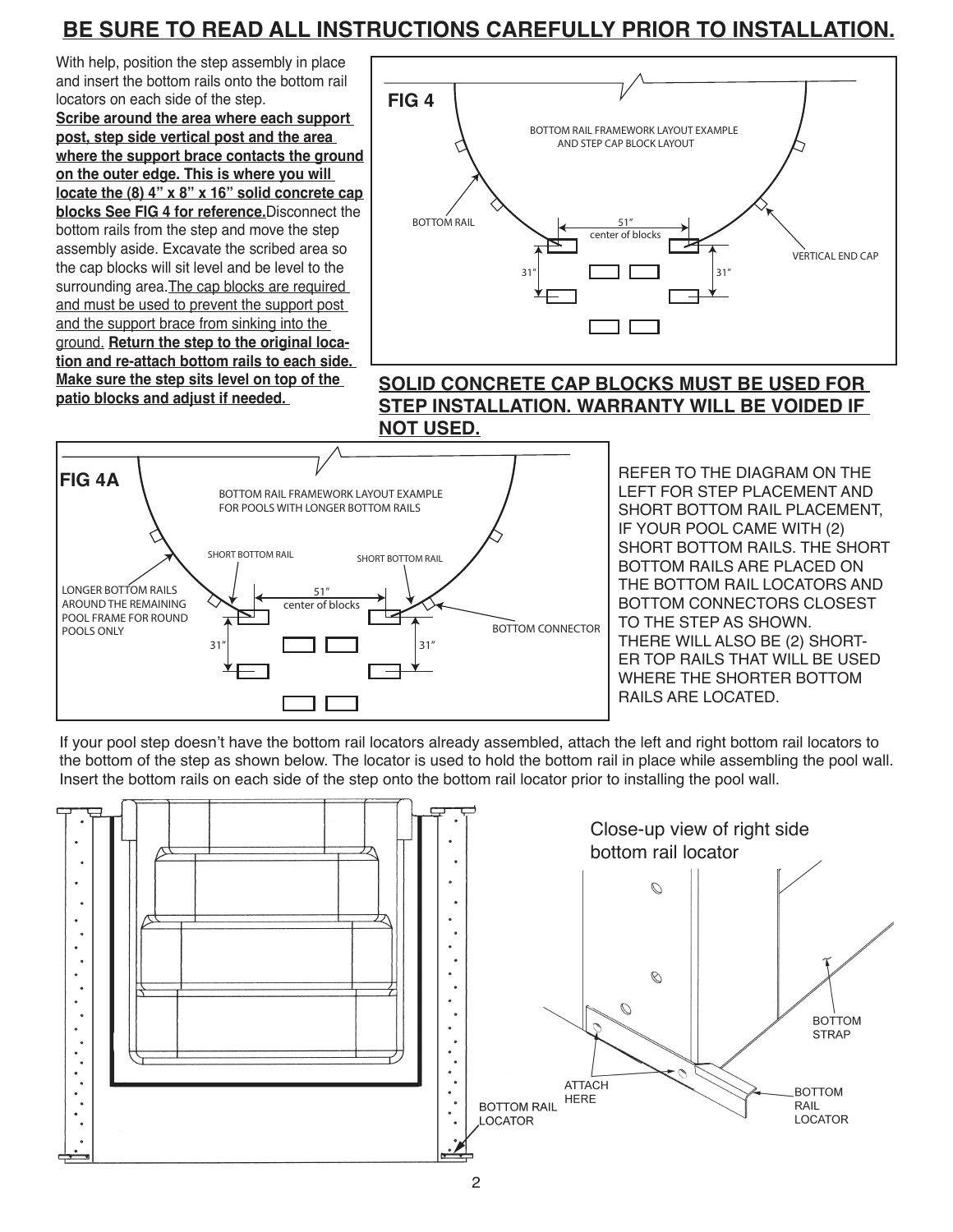Refer to your pools assembly guide about installing the wall before starting this step. Start the pool wall on the right side of the step assembly by uncoiling the pool wall about 6 to 10 feet and insert bottom edge into groove in the bottom rail track. Slide the end of the wall joint towards the step until the holes in the wall joint line up with the holes in the step vertical. Be sure the top edge of the wall slides under the vertical end cap before fastening wall to vertical. See FIG 5, Insert **1/4-20 x 1/2"** long pan head screws with the screw head to the inside of the pool wall and 1/4-20 locknut on the inside of the vertical. Loosely attach all the screws and nuts first, then tighten them securely. Recheck the tightness of the screws and nuts at least twice to insure a proper seat. File off any sharp burrs on the screw heads, then place the protective wall strip over the screws and the **edge of the pool wall** and secure with duct tape. Be careful and do not get any tape over the gasket sealing area.Finish installing the wall around the perimeter of the pool until you reach the other side of the step and repeat the steps above to attach wall to step vertical. Refer to your pools assembly guide for directions installing the wall to help insure the wall is installed correctly.



**WHEN INSTALLING THE BEAD RE-CEIVER FOR A BEADED LINER START/ STOP THE RECEIVER ON THE OUT-SIDE EDGE OF THE STEP AND OVER THE GASKET. YOU WILL NEED TO CUT APPROX 1-1/2" OFF THE TOP OF THE STEP FACEPLATE SO IT WILL FIT AT THE BOTTOM EDGE OF THE BEAD RE-CEIVER. SEE ILLUSTRATION BELOW.**



#### **SKIMMER CUTOUT WILL BE LOCATED AT THE END OF THE POOL WALL AS SHOWN BELOW.**

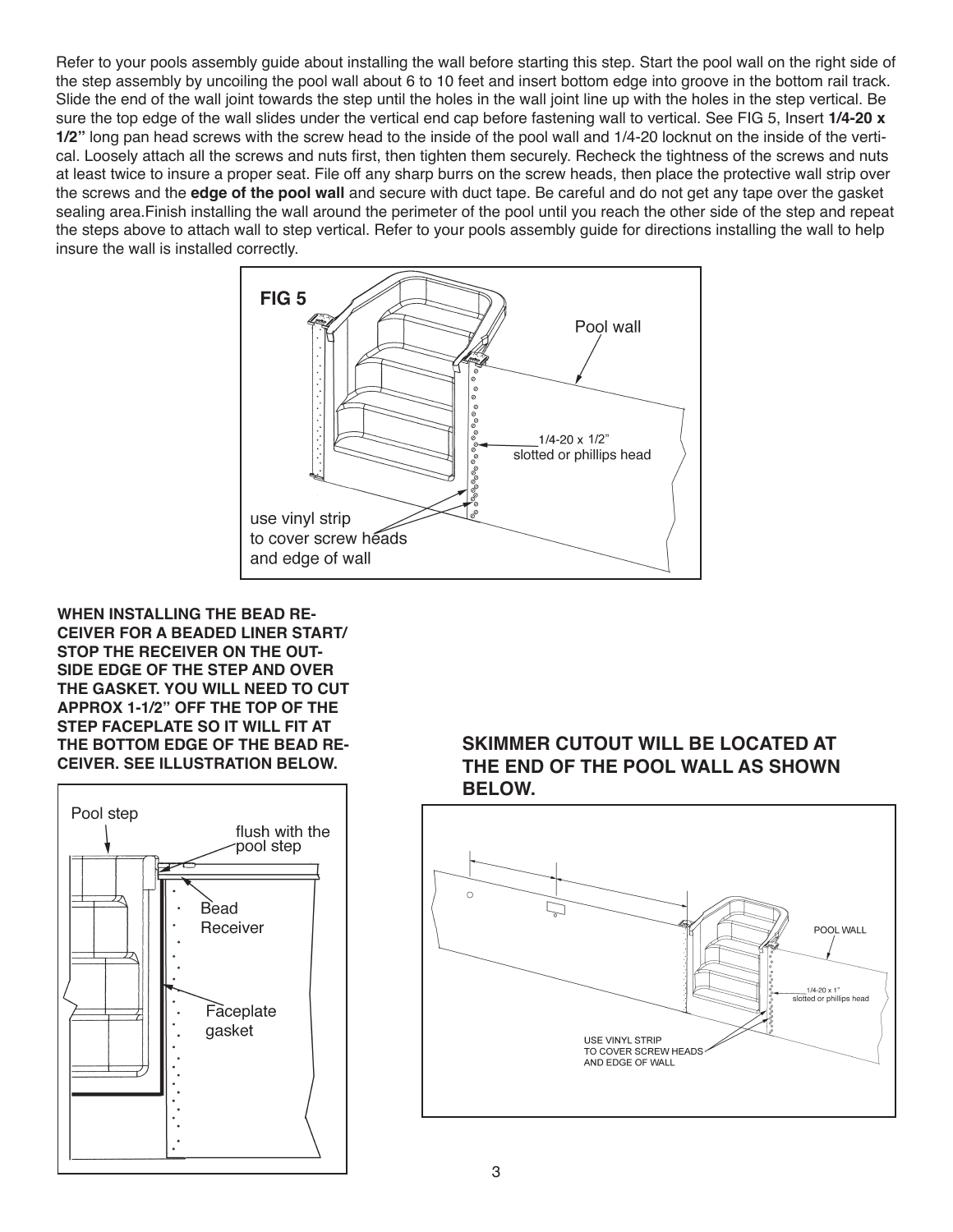Return to your pools assembly guide to install verticals, top rails and other hardware and pool cove. Once you've completed the section in your pools assembly guide about pool cove and have installed pool cove around the inside perimeter of the pool, you will need to place a piece of pre-formed cove or build a dirt/earth cove at the base of the pool step approximately 4" high.

**Before you install the liner, you will need to remove the face plate strips from the step. Make sure the gasket remains attached to the step.**

**WHEN INSTALLING THE BEAD RECEIVER FOR A BEADED LINER START/STOP THE RECEIVER ON THE OUT-SIDE EDGE OF THE STEP AND OVER THE GASKET. YOU WILL NEED TO CUT OFF A PORTION FROM THE TOP OF THE STEP FACEPLATE SO IT WILL FIT AT THE BOTTOM EDGE OF THE BEAD RECEIVER.**

**Install the liner per the instructions included with the liner or your pools assembly guide. If you are installing a beaded liner, you will need start the liner on each side of the step approximately six feet and making sure not to stretch the liner between the step opening, then continue around the pool installing the liner into the bead receiver. Before installing an oval liner, make sure the liner is aligned correctly with the pool layout.**

**When you start filling the pool with water, you will need to pay close attention to the liner at the step area for any wrinkles and adjust them as needed immediately, you will not be able to do this once the water level reaches a certain depth because there will be too much weight on the liner to press out any wrinkles.** 

**WHEN THE WATER DEPTH IS APPROXIMATELY 10" FOR 52" TALL POOLS OR 12" FOR 54" TALL POOLS AND THE LINER IS AGAINST THE POOL WALL AT THE BOTTOM, YOU WILL FASTEN THE BOTTOM FACE PLATE STRIP TO THE POOL STEP FIRST USING THE SUPPLIED SCREWS .Find a screw hole that will line up with the corresponding bottom faceplate screw hole and attach screw, follow the holes in the faceplate to attach the remaining screws to the bottom faceplate. Do not allow the liner to wrinkle behind the faceplate, this can cause a leak to occur. DO NOT ALLOW THE LINER TO WRINKLE BEHIND THE FACEPLATE.**

**Finish installing the remaining left and right face plate strips. You will need to cut off a portion from the top of the left and right faceplate to allow it to fit at the bottom edge of the bead receiver. You will have to trim the cover strip the same amount and finish off the top of the strip with the strip cap. Make sure all screws are tight and secure before adding the cover strips over the face plate. At this point you are ready to trim the liner area at the step opening. Make sure you trim the liner on the correct side of the face plate SEE FIG. 6. Trim along the inside edge of the face plate along the opening until the liner is completely trimmed. Continue filling pool and watch for any wrinkles and adjust as needed. If a leak occurs around the liner face plate, re-tighten all screws and check again.**

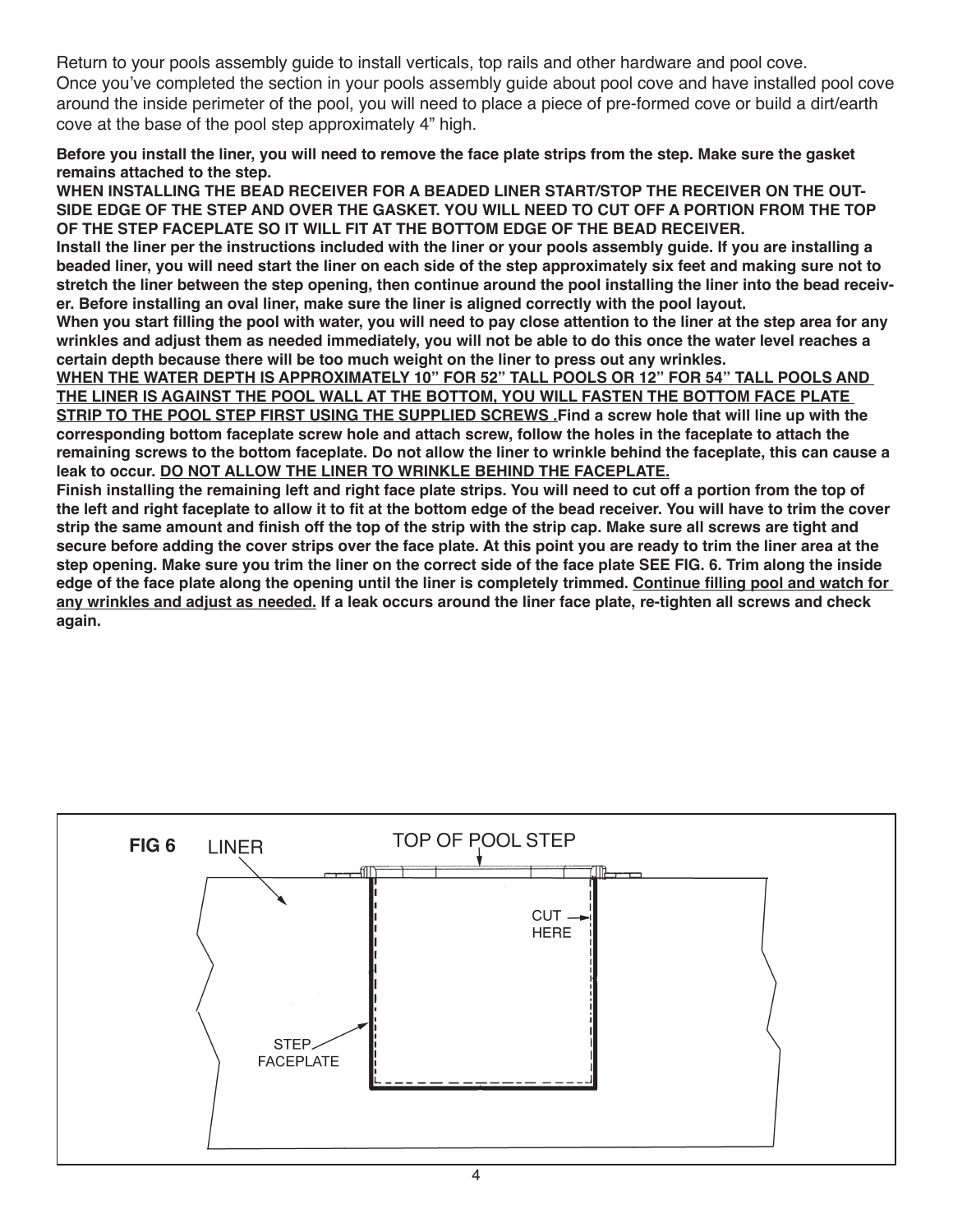Attach the top rails on both sides of the step assembly before attaching any other top rails. Use the illustration below to attach each top rail to the vertical end cap on the step. The hole pattern below is only for the vertical end caps on the step assembly.

Once these top rails are attached, refer to your pools assembly guide to finish attaching all other top rails using the correct hole pattern for your pool.

**Make sure to follow your pools assembly guide instructions to complete the pool assembly.**

# **Hole Pattern**